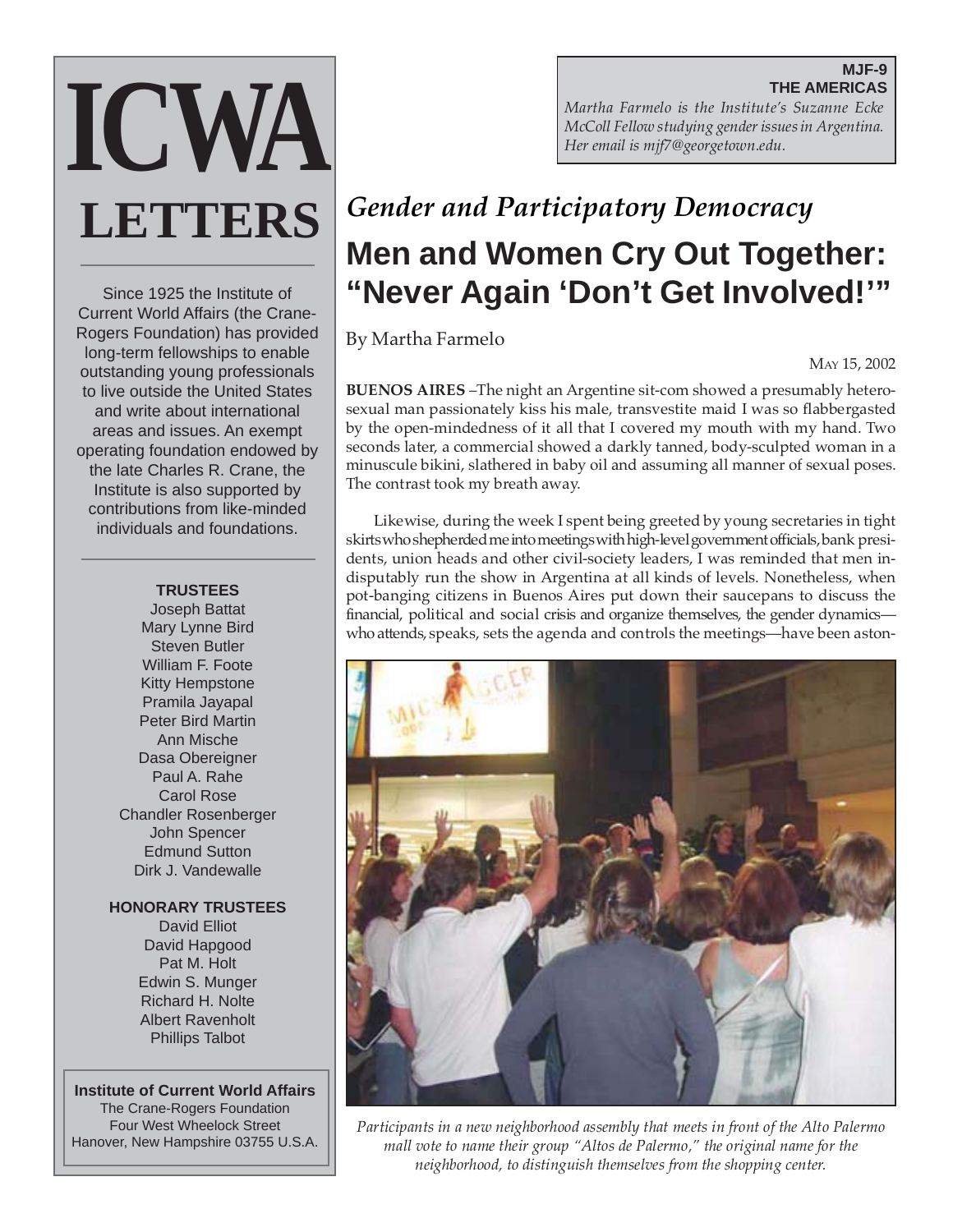# **A Glossary of Social Change**

Argentine Spanish is constantly evolving, and the crisis has given new life to old words and produced new ones. The following is a sample of these terms.

**Asamblea Interbarrial**: the inter-neighborhood forum that takes place on Sunday afternoons at Parque Centenario in Buenos Aires. More recently, the term has also been applied to smaller inter-neighborhood forums, such as the new group of assemblies in the Palermo section of Buenos Aires. This term came into use in January 2002.

**Asamblea Popular**: popular assembly, a common alternative term to neighborhood assembly (see below).

**Asamblea Vecinal**: neighborhood assembly. This term came into recent use in Argentina in early January 2002.

**Asamblear**: to hold a neighborhood assembly.

**Asambleísta**: participant in a neighborhood assembly.

**Autoconvocar**: to self-convene. This is not a new word, but came into more frequent use beginning in December 2001 to describe the *cacerolazos* (see below), neighborhood assemblies and other gatherings and protests.

Cacerolazo: from cacerola, or cooking pot. A noisy protest in which people bang on pots and pans. This is an older word, since *cacerolazos* were used in the early 1970s by Chilean women opposed to President Allende to protest lack of food in the stores; have been used in Venezuela where lazy protestors can buy a potbanging CD; and were used in Argentina against President Menem during the 1990s.

**Caceroleros**: people who participate in cacerolazos.

**Cacerolear**: to bang one's pots and pans.

**El corralito**: (literally, little corral or playpen). Banking restrictions first imposed on December 3, 2001 that have essentially frozen Argentines' peso and dollar accounts. This term came into use around the first week of December, 2001. ishingly egalitarian. Not only that, no one seems to notice. These dynamics are a non-event.

This place makes my head spin.

#### **When Banging Pots Is Not Enough**

*"What organic, organizational mechanisms might emerge—or not—for channeling the sustained, constructive, massive influence of the middle and lower classes into the political process?"*

I formulated this query while sitting at my computer late on December 30, 2001, as interim President Adolfo Rodríguez Saá was reading his resignation speech after seven short days in office. In fact, I included it in the post-script that concluded MJF-4 (*A Seizure or a Birth? Pots Clang, a*

*President Falls and 30 Die as Argentines say "Enough!").*

Just ten days earlier, in the context of widespread looting and generalized outrage against the government's freezing of bank accounts (*el corralito,* th*e* little corral or playpen), then-President Fernando de la Rúa announced a state of siege. Before his speech was even over, massive, spontaneous groups of furious pot-banging protestors began parading through the streets. They didn't stop until Economy Minister Domingo Cavallo re-



*After the furious* cacerolazos *of December, neighbors continued to meet but this time put down their saucepans to discuss the crisis and decide what they want to do about it.*

signed and, less than 24 hours later, de la Rúa did the same. During the turmoil, seven protestors died in and around Plaza de Mayo.

Then the night of December 28, 2001, fearless *caceroleros* again clanged in fury until the wee hours when Carlos Grosso, President Rodríguez Saá's reputedly corrupt chief adviser, announced his resignation. Rodríguez Saá resigned less than two days later.

In the first days of January, groups of neighbors of all ages continued to take to the streets with saucepans in hand, but now began to congregate to discuss the crisis and what they wanted to do about it. They invariably met in purely public spaces: a street corner (often spilling out into the middle of the street, which they blocked off as a form of protest), the corner of a plaza, or the base of a monument.

These groups are defined largely by the fact that they are *autoconvocados* or "self-convened," spontaneous gatherings. Pretty soon there were groups of neighbors coming together regularly all over the city. They confected large, simple banners proclaiming their meeting spot and the day and time.

The group closest to us first met on January 2, and soon used black spray paint on an old sheet to identify itself as the "*Asamblea Vecinal de Scalabrini Ortiz y Santa Fe—Miercoles y Viernes 21:00*" (Neighborhood Assembly of [the intersection of] Scalabrini Ortiz and Santa Fe—Wednesdays and Fridays 9:00 p.m.). By January 28, one web site listed 49 assemblies, 46 in the capital and three in the outskirts.

In most neighborhoods, at least a couple of hundred people came to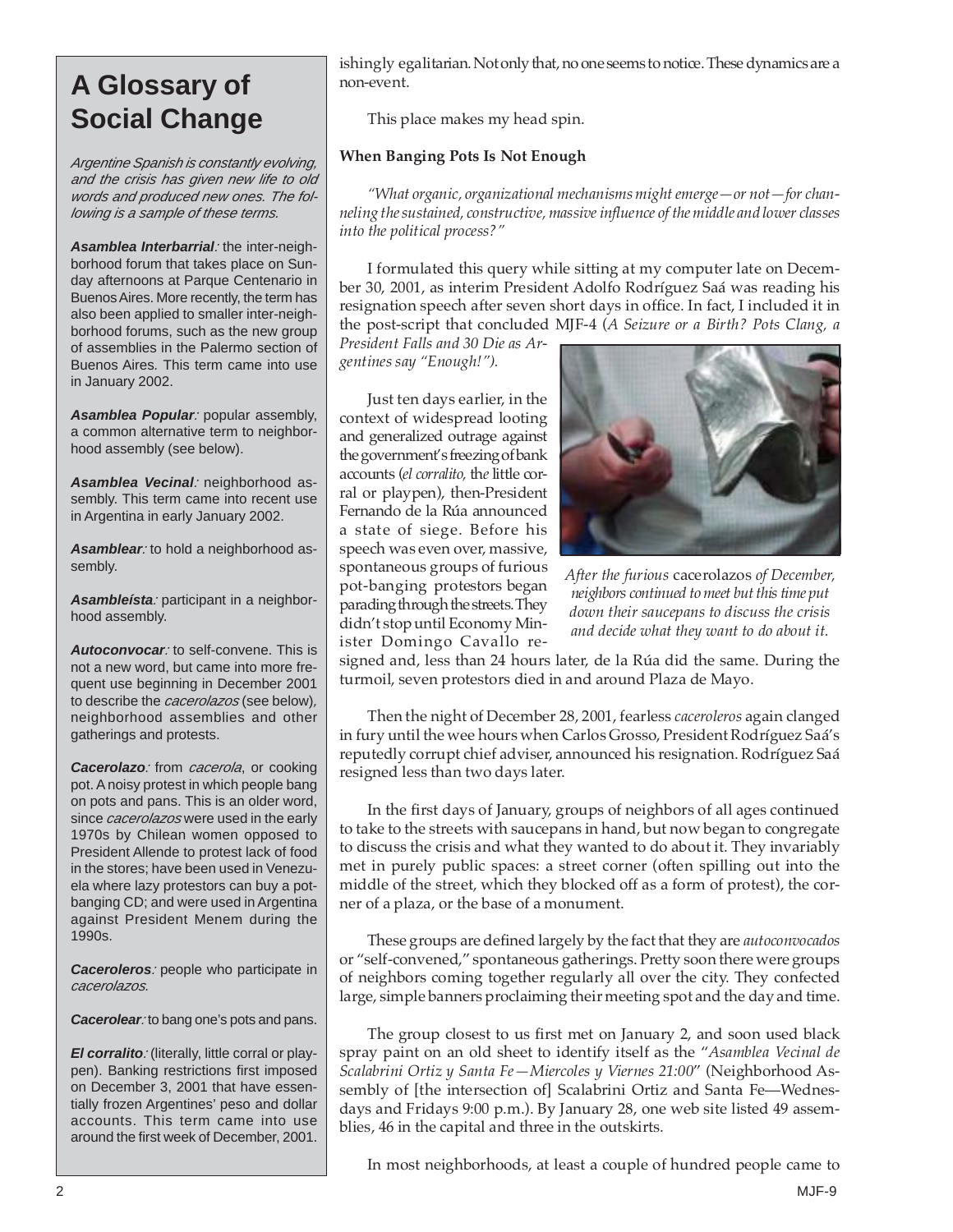

*The assemblies immediately began to identify themselves with signs indicating the street corner they meet at and the day and time of their gatherings. This group meets at the intersection of Mario Bravo and Córdoba on Tuesdays at 10:00 p.m.*

each of those chaotic first several meetings. Reflecting the widespread revulsion toward political authority, not a single leadership position was created, though in most, smaller working groups called commissions were created to address topics such as economics and public relations. As people took turns speaking to the group, whether rabble-rousing or soul-searching, they all seemed to address the same, profound question: "What kind of a country do we want?"

#### **Hundreds Vote: To Hold Assembly or March to the Plaza de Mayo?**

The assemblies convoked the first national *cacerolazo* for 8:00 p.m. Friday, January 25. It was the first protest actually convened by the assemblies, rather than a spontaneous mobilization. I imagined it would be small and lame, and boy, was I wrong. Neighbors banged their pots at assembly sites and other street corners all over Buenos Aires and in at least 100 cities in the interior.

At 8:00 on the dot we heard clanging saucepans on nearby balconies. Soon after, *caceroleros* had blocked off the corner of Coronel Díaz and Santa Fe, two avenues a couple of blocks from our home. Despite pouring rain, about 10,000 residents marched to the Plaza de Mayo that night. As the group broke up around midnight, the po-

## **The Birth of the Asamblea Vecinal de Scalabrini Ortiz y Santa Fe**

On January 15, shortly after giving our e-mail addresses to one of the participants in our neighborhood assembly, we received the following message, in Spanish:

#### Welcome!

On Wednesday, January 2, 2002, a group of neighbors in Palermo self-convened at the corner of Scalabrini Ortiz and Santa Fe to express our discontent with the country's current situation. There we realized that it isn't enough to bang our pots and pans, it is urgent to add content to the protest.

We had discovered the necessity to organize ourselves, debate ideas, listen to each other and find points of agreement. In this way we began to circulate a notebook among the protestors in which we listed our names, e-mail, phone numbers and proposals behind which we could all join together.

We also know that there are already numerous groups of neighbors that have taken the same path. We would like for the next *cacerolazo* to allow us to get to know our neighbors and to listen to each other. The way to do this is very simple; it's enough to have a notebook, a pencil and the desire to organize ourselves.

Little by little we learned to listen to each other and we were able to form neighborhood assemblies through which we realized that we were all in agreement on at least the following points:

- To remove the Supreme Court and arbitrate the means to assure the honorability, transparency and independence of the judicial branch.
- Call for general elections, without the law of lists [See MJF-3].
- To investigate the debt and capital flight that our country has suffered, as well as the degree of responsibility that the political class, banks, privatized enterprises and large economic groups have in this plunder of which we have been the victims.
- Express clearly that our claims are NOT limited to the annulment of "el corralito" but rather that we demand profound changes in the political system of this country.

We are also sending you some of the messages that we have been exchanging so that you can see our latest activities.

If you want to speak with us you can find us every day at Scalabrini Ortiz and Santa Fe starting at 10:00 p.m. to talk and perhaps improvise a *cacerolazo*. Wednesdays and Fridays we meet on that same corner and from there we go to Santa Fe and Malabia where we hold our assemblies.

Greetings to all and please circulate this e-mail.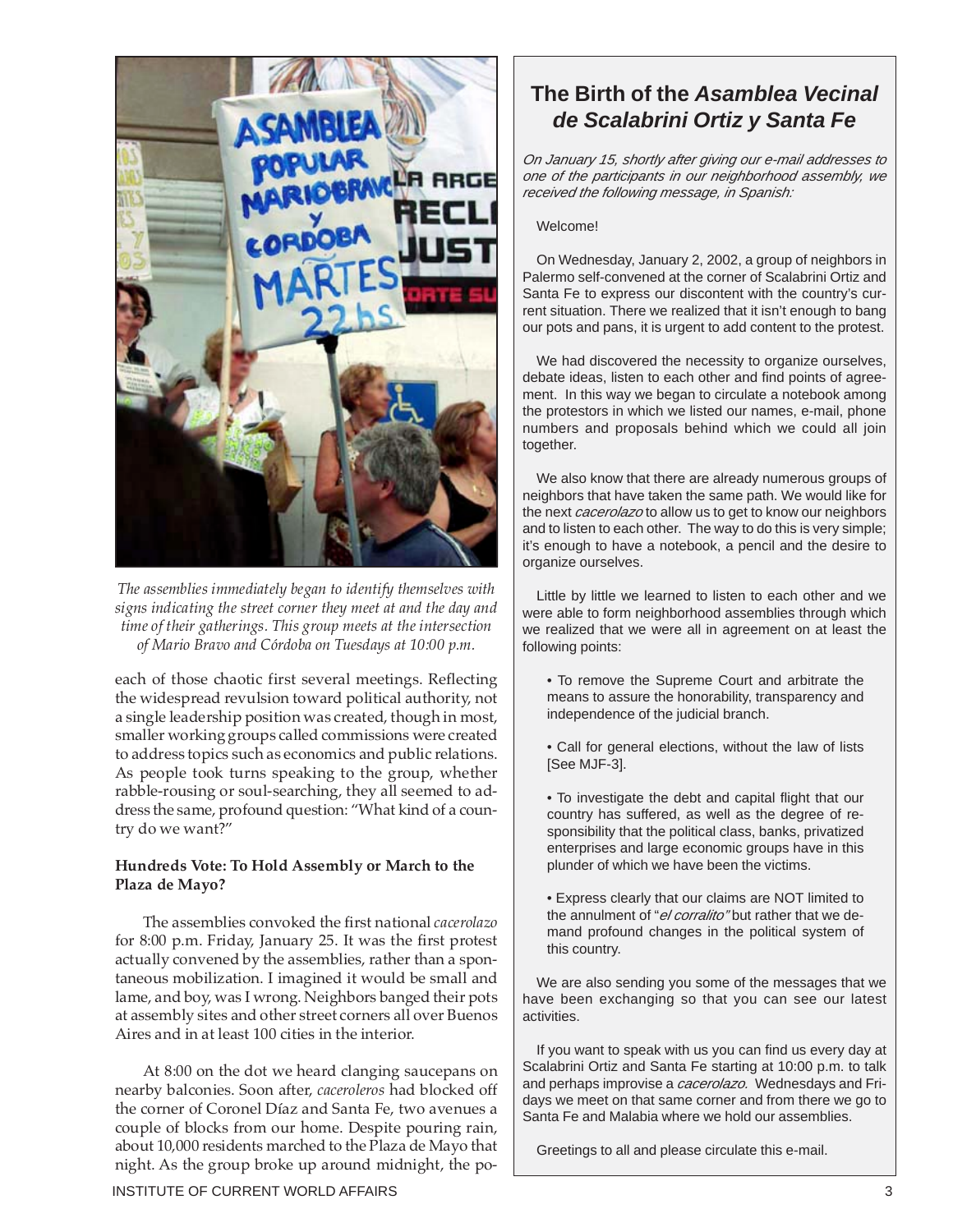

*Weekly* cacerolazos *on the steps of the Supreme Court demand the resignation of its nine members.*

lice repressed peaceful marchers with rubber bullets and tear gas. Even people heading home or hanging out near the Plaza were attacked by police.

Exactly one week later on Friday, February 1, in direct contradiction to its previous decision on *el corralito*, the Supreme Court — widely considered to be corrupt to the core — ruled that the withdrawal restrictions were unconstitutional. This ruling came one day after the fifth furious, weekly *cacerolazo* on the steps of the Court demanding the resignation of its nine members, convened



*This man is participating quietly in a noisy* cacerolazo *on the steps of the Supreme Court. His sign reads, "If the court falls, corruption falls."*

by the association of labor lawyers and supported across the board by the neighborhood assemblies. Given that timing, the Court's ruling seemed a pathetic attempt to appease an angry, mobilized populace. President Eduardo Duhalde also claims the justices tried to blackmail him by promising to hold off the ruling if he agreed to halt the impending Congressional impeachment process against the nine justices.

Around 9:30 that evening, President Duhalde held a press conference in which he declared, "*Yo no soy un presidente débil"* (I am not a weak president), which many interpreted as a direct threat to the *caceroleros* and other dissidents. Meanwhile, I understood that the court ruling entitled Argentines to demand their money from the banks that coming Monday and that the teetering banking system would finally collapse as a result.

After Duhalde's speech, Alan and I headed to the assembly meeting at the corner of Scalabrini Ortiz and Avenida Santa Fe. About four or five hundred people banging pots and pans had cut off Santa Fe, a main thoroughfare. Like all the *cacerolazos* I have seen so far, men and women were out in equal numbers.

On the street corner itself, Sebastián, a skinny, babyfaced 26-year-old, and Carlos, a 50-ish man with longish salt-and-pepper hair, toiled to stop the pot-banging and call the group to order. Yelling into a hand-held, electric bull-horn, Carlos read the list of items the group had agreed on in votes at previous meetings, such as a call for general elections without the closed-list system (see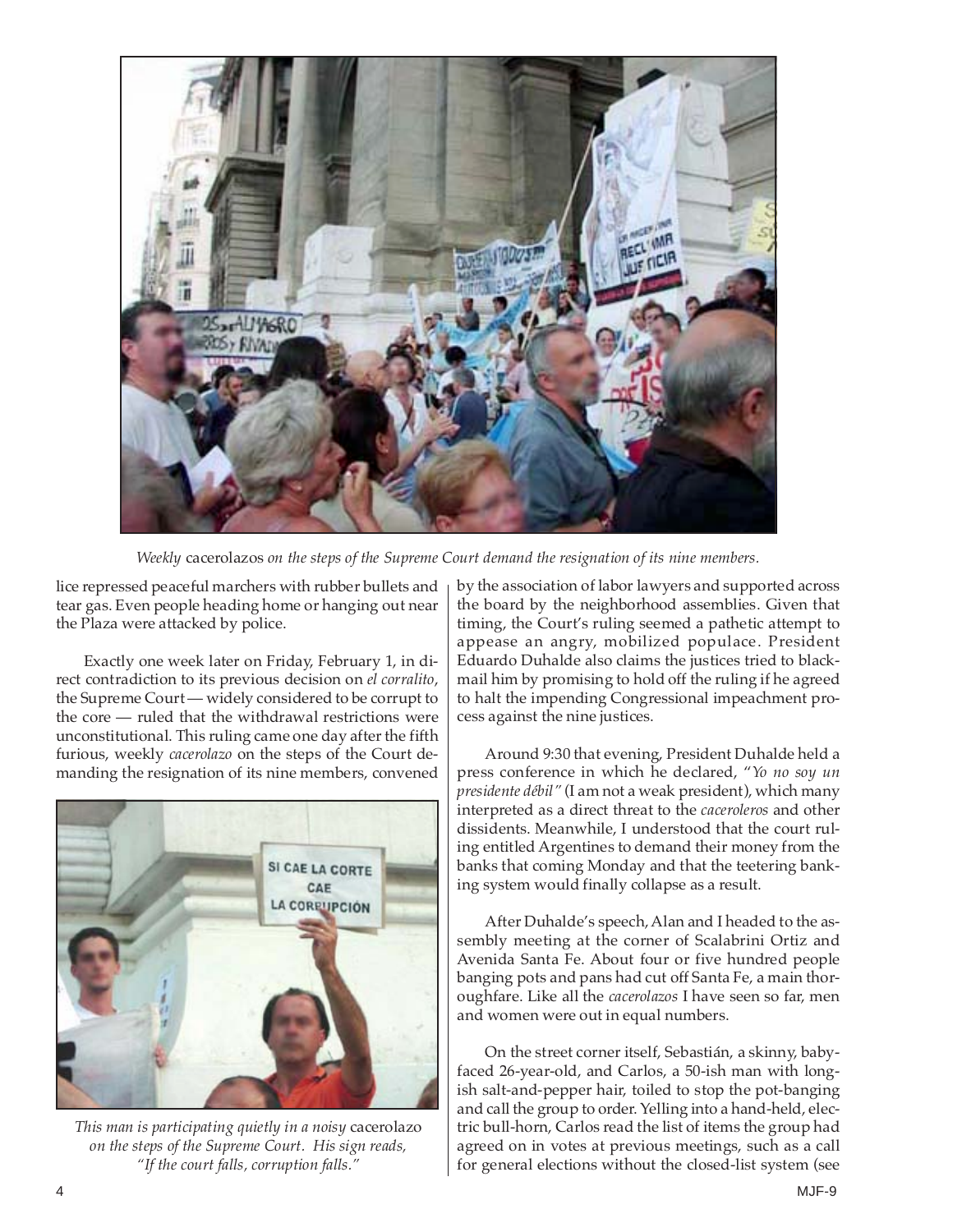MJF-3). People edged in closer to the corner, but still blocked off Santa Fe.

Sebastián then took over and made an announcement. "The first question is, Do we march to the Plaza [de Mayo] and risk repression, *cacerolear* in the barrio, or hold assembly as planned?"

People yelled out opinions and suggestions. Sebastián suggested those in favor of going to the Plaza de Mayo speak first. Two women with long brown hair came forward, the first a twenty-something hippy in ragged jeans and a t-shirt, the second a thirty-something woman I took to be a professional in dark pants and a red shirt. Both exhorted the crowd not to be inhibited by fear of repression and argued the best protest is filling the Plaza. Those wanting to hold the meeting as planned began chanting, "*a-sam-blea, a-sam-blea*." More than once, they were drowned out by others chanting, "*qué se vote, qué se vote*" (let's vote, let's vote).

Finally, Sebastián asked those wanting to march to the Plaza to move to his right and those preferring to hold assembly to move to his left. After some shuffling, about half the crowd left off in the direction of Plaza de Mayo while about 250 people stayed behind to *asamblear.* There were slightly more women than men in this latter group.

Still yelling into the megaphone, Sebastián announced that several people had asked that someone give a quick analysis of the day's Supreme Court ruling. Immediately a handful of men and women surrounding a woman named Cristina lifted their arms and pointed their index fingers downward at her head. "She's an economist! She's good!," they yelled. Sebastián waved her forward and she indeed gave a clear, succinct and insightful analysis of the ruling.

Sebastián then listed on a scrap of paper the names of those who wanted to speak and limited them to five minutes (more or less). He proved to be well-informed, eminently committed to democratic procedures and skillful at guiding a huge and unwieldy group. He did not impose a single opinion of his own, nor did he propose or accept topics of discussion except those raised by the speakers.

The dozen or so people who spoke that night included barely more men than women. Moreover, the men seemed only a smidgen less inhibited than the women, if at all. Several women expressed strong opinions to those standing around them in the crowd without taking the initiative to address the group, but so did many men. In general, men and women opined with equal passion and confidence. In contrast to what I would expect in most



*The neighborhood assembly that first sprang up closest to our home meets at the corner of Scalabrini Ortíz and Santa Fe. The sign says Wednesdays and Fridays at 9:00 p.m., but since commissions meet on Mondays, they have cut back full meetings to Wednesdays only.*

Latin American capitals, it looked like a scene from somewhere more like my former home, Washington, DC.

The comments were somewhat all over the place, ranging from helpful insights and inspiring calls for action to negative harangues and absurd proposals. When something was not clear, men and women yelled out demands for explanations. Neighbors stated more than once that they were not fooled by the Supreme Court's ruling and would continue to fight for the impeachment of the entire Court. They also said repeatedly that even if the government lifts *el corralito,* they plan to stay in the streets "*hasta que se vayan todos*" (until they all leave, meaning all politicians).

I had to strain to hear the speakers. On and off, people on the fringes of the meeting banged their pots, which makes a deafening noise. At one point the neighbors blocked the path of a city bus that normally turned from Scalabrini Ortiz onto Santa Fe. After about five minutes of tenacious shouting and pot-banging, the driver gave up and traveled the wrong way down a one-way street, his only choice.

After an hour or so, a contingent of *caceroleros* carrying the banner of the *Asamblea Vecinal de Palermo Viejo* came marching down Santa Fe. At that point, the meeting was suspended and most people began to *cacerolear* as they marched down Santa Fe.

#### **Where's the Machismo?**

This assembly showed me that although it was *el corralito* and the declaration of the state of siege that sent the middle-class flooding into the streets, men and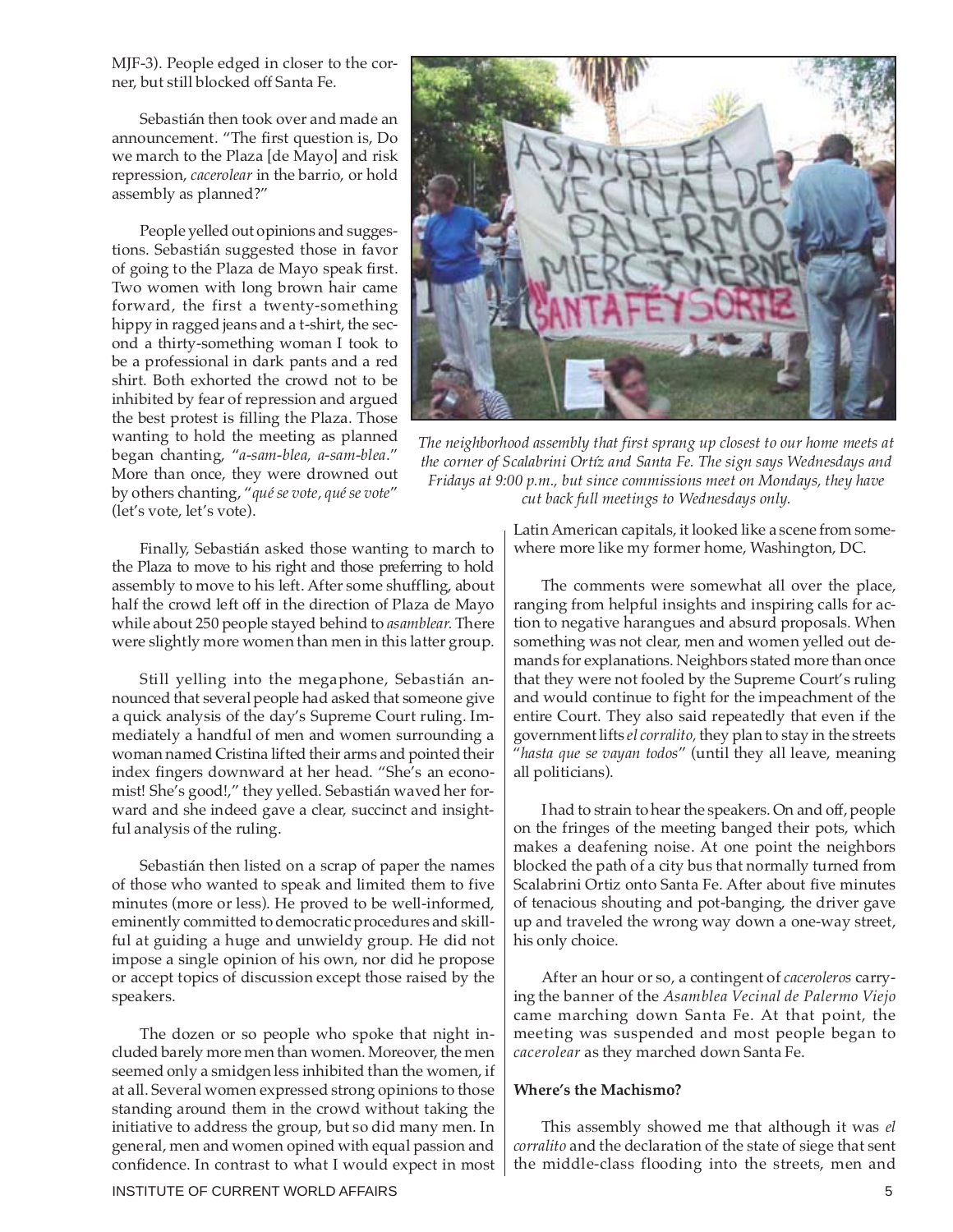women now articulate plainly that the entire economic and political system needs urgent, radical change and the entire Supreme Court has to go.

In addition, the egalitarian gender dynamics left me dumbstruck. And they are not limited to our assembly. Whenever I see pictures or film clips or hear representatives of the assemblies speaking to the press, there are almost always similar numbers of men and women participating, analyzing and opining with equal force. Even a female trade unionist in the city of Rosario in the province of Santa Fe said the gender dynamics in her neighborhood assembly are the same.

Moreover, reminiscent of the bizarre silence surrounding the recent, historic swell in the number of women in the Argentine Senate from six to 35 percent (see MJF-3 for details), this gender dynamic seems to go unnoticed. Unlike the change in the Congress, the assemblies are discussed at length in the press. Still, I have yet to hear a single mention of the notably gender-equal participation of men and women.

When I asked a sociologist named Beatriz who participates in the assembly at Scalabrini Ortiz and Santa Fe (SO-SF) for her opinion about these gender dynamics, she said she hadn't noticed them. She agreed that they



*This sign glued to a wall near our home invites neighbors to a roundtable debate on Argentina's external debt sponsored by the Palermo Viejo Neighborhood Assembly.*

are decidedly not machista and expressed surprise that she hadn't noticed this before. "Maybe [they're not machista] because we are committed to democracy," she said.

In 1983 Beatriz campaigned hard for Raúl Alfonsín of the Radical party, the first civilian President after the most recent dictatorship. This was her only political involvement before joining the assembly. "I'm not connected to any party. I campaigned for Alfonsín because he was our only hope, but I felt uncomfortable in the Radical party. But I feel very good in the assembly. I love the ideological diversity. I love my country and I am so pleased to participate in a group like this, working for change."

Sebastián, the young guy from SO-SF, had a similar reaction to my question about the gender dynamics. "You caught me totally off-guard. I really hadn't noticed. What I *had* noticed was the range of ages of the people, but now that you mention it, I see that you're right. The participation of men and women is really even," he said.

On the issue of age, I told him that at one meeting, a middle-aged woman approached a teen and told him that she was heading home—and from the obvious physical resemblance I suddenly realized they are mother and son. "That's unheard of," he said. "A parent and child in the same political organization!"

Then, returning to the issue of gender, he said, "I think that in terms of speaking publicly, the men might dominate a little, but really just a bit. In the commissions, there are as many men as women," he said.

Do women tend to gravitate to the more typical women's issues, such as education or health? "No," he said, "in the commission on politics and economics there are just as many women as men, and in the commission working on public relations, there are more women than men. Perhaps it has to do with the fact that so many people who come to our assembly are professionals."

And why is this, like the increase of women in the Senate, a non-issue? "I think it may be that the issues on the table are so urgent: unemployment, hunger…but you're right, this issue is not getting the attention it deserves," he said.

"Maybe that's a good thing," I said. "If it's not generating resistance and backlash, all the better."

"No," he countered, "I don't think so. There is still incredible discrimination. Yet the assemblies have not adopted any kind of feminist discourse or agenda. They talk about economics, the justice system and the political class, but not gender discrimination."

#### **Here's the Machismo**

Just two weeks ago, I posed the same question to Pupi (pronounced "POO-pee"), a feisty, 50-something English teacher and SO-SF participant. She told me, "It's funny, I was just thinking about this for the first time two days ago." She thinks the assembly is somewhat dominated by a male style and that men's voices tend to be heard more than women's. "There are lots of different personal styles in the assembly, and I think it's good for the men to be exposed to them," she said. "There are men that have strong opinions but a quiet, conciliatory manner, who are very respected. It's good for [other] men to be exposed to them, and to work with so many women."

Does she ever feel inhibited or repressed as a woman?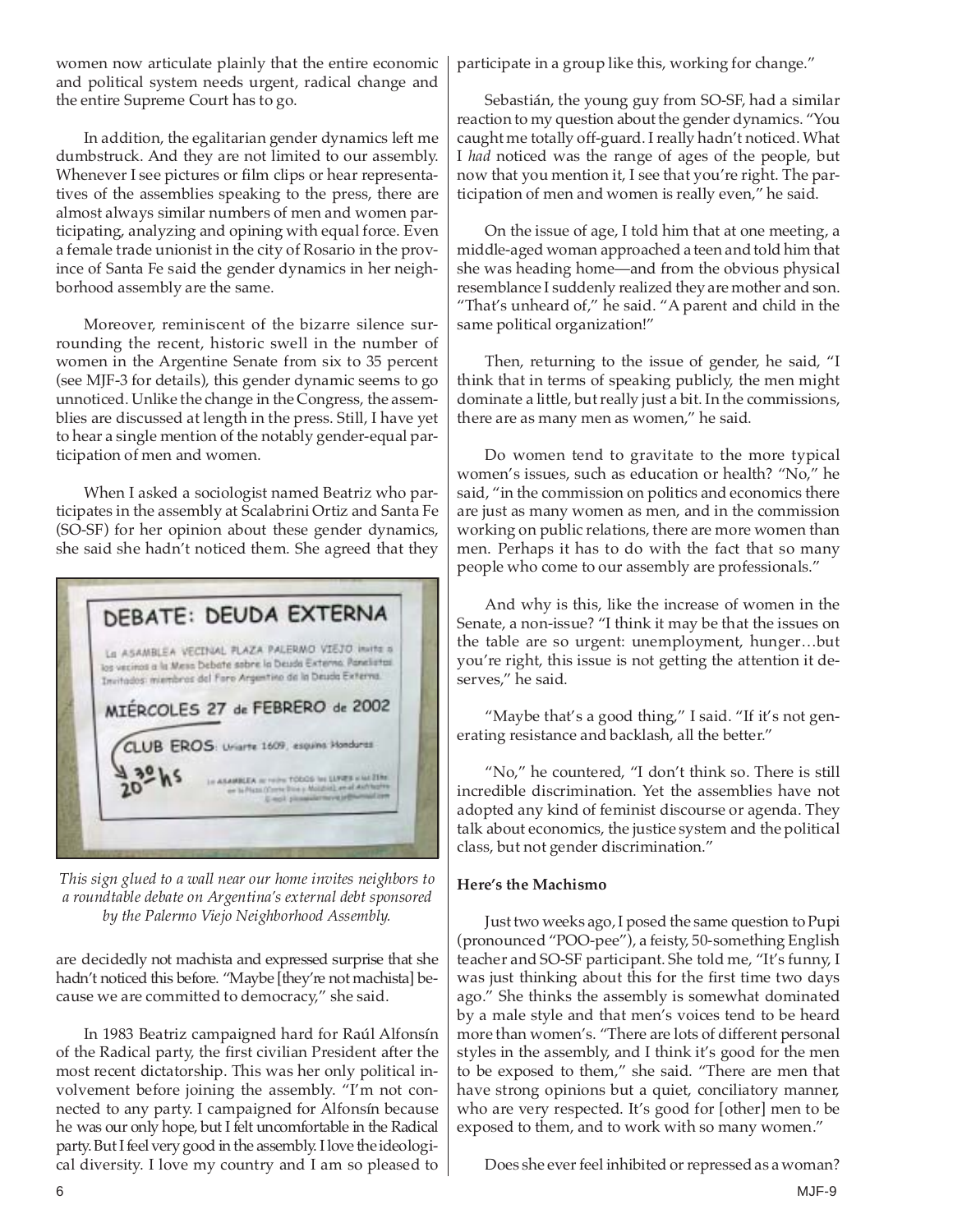"No, but I never feel that way!," she laughed.

As Pupi suggests, despite the predominantly egalitarian dynamics in the larger assembly meetings, sexist or "less-than-feminist" dynamics are still perpetrated, sometimes by women. In fact, like most social phenomena in Argentina, the assemblies are defined by contradictions in the gender arena.

One evening Alan was invited to a gathering at the home of Liliana, a woman from SO-SF. The group began the meeting by going around the room one-by-one to say their names and why they participate in the assembly. One lawyer in his late forties said that *cacerolazos* and *asambleas* are a way of breaking out of isolation, loneliness and frustration with the current situation, both personal and political. He said that at the assembly he can discover many people in the same situation, connect to





his neighbors and the society around him, and struggle for change.

His words echoed those of most people that night. Many talked of being active in the 1970s, then years of fear of the dictatorship when friends were disappearing, and the frustration of the 80s and 90s when, in their words, neo-liberal economic policies destroyed the country. They said they felt silently complicit, since they didn't know how to oppose or even fully understand what was going on.

The intimacy of this conversation was more typical of long-time friends than strangers and acquaintances. Moreover, although men here seem to talk about their feelings more easily than in the US, this revelation of emotions such as loneliness and vulnerability was more stereotypically feminine than masculine. Something in my gut says that this by-product of the assembly movement is just one example of the ways in which these chaotic entities are a channel for cultural changes—subtle or not—that are waiting to happen in Argentina.

On the other hand, later on the women moved into the kitchen to help clean up while the men continued chatting in the living room. Alan felt badly and decided to give the women a hand.

"A man in the kitchen!," one woman exclaimed. "What are you doing here?"

"Maybe changing this aspect of how men and women relate is part of the task of creating the new Argentina," he offered, smiling.

The women laughed. "Go tell that to the guys in the living room," one countered good-naturedly.

Another evening as they stood with Alan in the street at an assembly meeting, a handful of mostly professional women commented that maybe they should elect an assembly president to coordinate it, after all. They began naming possible candidates all men.

"And what about one of you?," Alan asked.

No one really answered. In this mini-example, as soon as there was reversion to the idea of more traditional, more vertical forms of organization, men came out on top.

At another Wednesday meeting at SO-SF in early March, a quite elderly woman named Gladys expressed her dissatisfaction about the time consumed by announcements that could be better spent on assembly business.

"Somebody spoke for 15 minutes about International Women's Day!," she complained. "If I want feminism, I'll look up a feminist organization and go to them. I don't come to the assemblies for feminism."

One might argue that an older woman opining forcefully in public is no novelty. Yet Gladys' speaking her mind in a neighborhood assembly so freely, articulately and forcefully—and the fact that men and women in equal numbers heard her with both respect and nonchalance—left me feeling that despite the sexism and lack of a feminist agenda, in many ways the assemblies *embody* feminism in Argentina.

Like I said, this place makes my head spin.

#### **From Emergency Food Aid to Nationalizing Banks: More than a Middle-Class Movement**

On Wednesday, January 30, a SO-SF commission on political and economic issues met for the third or fourth time. That night about 30 men and women gathered on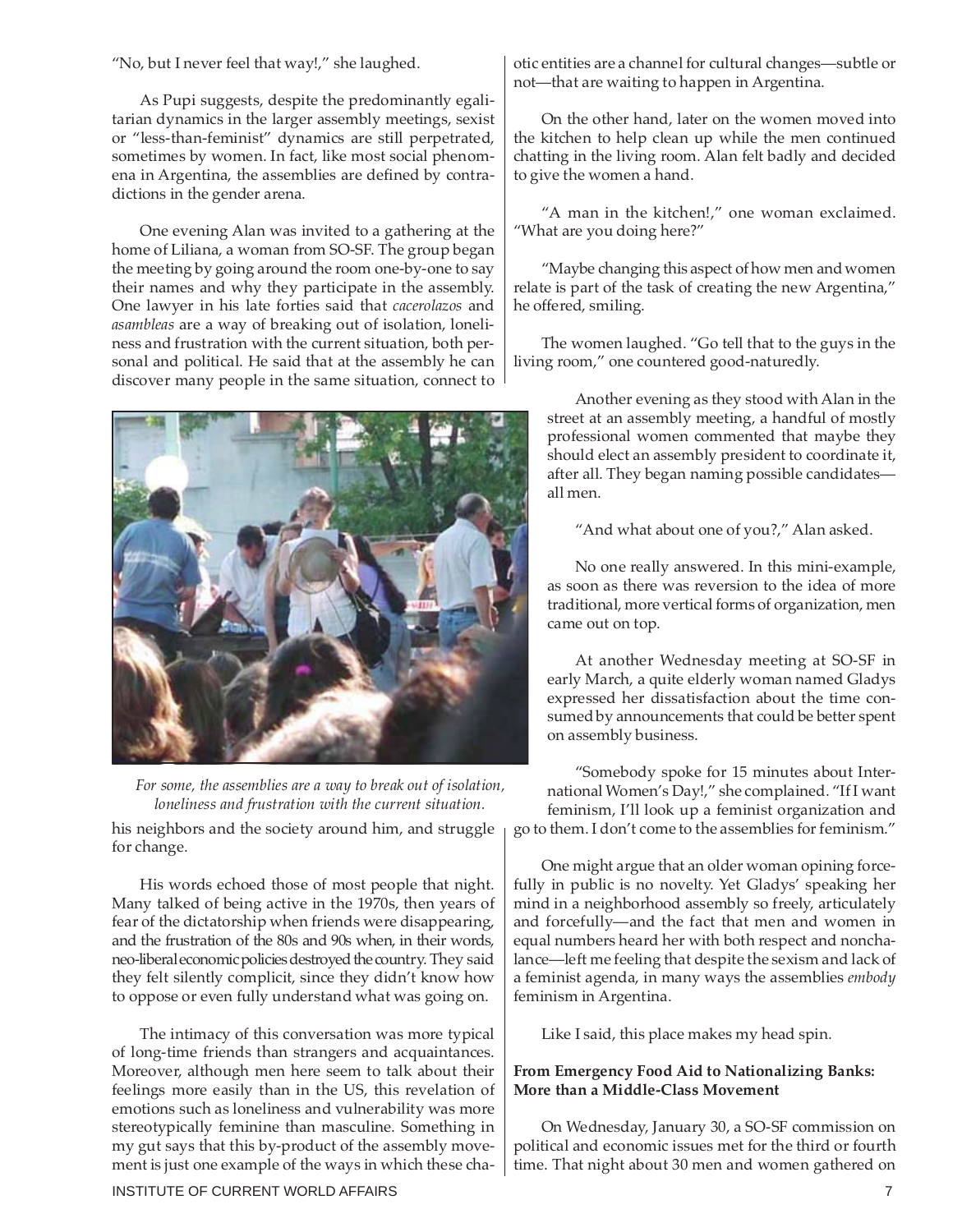

*These Argentines are listening to reports and proposals from various neighborhood assemblies at the Inter-Neighborhood Assembly, which takes place each Sunday afternoon at Parque Centenario, a sprawling, dusty park in a largely middle-class area.*

the street corner at 8:00 p.m. in the pouring rain, then moved into a nearby café where they listened, discussed and debated until midnight.

As the air began to swirl with hazy cigarette smoke, the group addressed three issues. The first was "What kind of a government do we want?," a question that seemed designed to make sure everyone was on the same page and expose leftist militants intent on imposing their opposition to the current system. The second concern was violent vs. non-violent protest and the need to stay nonviolent in the face of repression. The third issue was a proposal to use an existing mechanism through which citizens can present bills in Congress, the idea being that by gathering enough signatures, the assemblies could present bills they themselves generate. Although an interesting vehicle for greater citizen participation in the short-run, it is logistically difficult and repugnant to those who want first to see all politicians out. It ended up on a back burner.

To get a better idea of the topics discussed in other assemblies, I took a bus to Parque Centenario, a huge, dusty park with a large artificial pond in the middle-class neighborhood of Caballito. About 2,000 people had gathered for the weekly *Asamblea Interbarrial,* the Inter-Neighborhood Assembly, a meeting of participants and delegates from the different neighborhood assemblies. I carefully climbed toward the front over people and bikes and sat down on a small patch of dry grass. For nearly three hours, I tried any number of ways to sit comfortably as dozens of delegates made three-minute reports from the various neighborhood assemblies.

The meeting was run by two women. The first man who approached the podium said, "Bear with me, I'm nervous because this is the first time that I do this." Other men made similar requests for forgiveness. That Sunday, the number of men reporting outnumbered the women almost four to one, causing me to wonder if other assemblies are more male-dominated than I realized. Other weeks, the numbers were far more even.

The reports reflected a wide diversity of social classes and class-related issues. A woman from La Boca said their priority issues are emergency food aid and *Planes Trabajar* (workfare positions). Similarly, the speaker from Plaza Garay said their concern is not *el corralito* but hunger. In contrast, other assemblies vowed to fight for the nationalization of banks and the (mostly profitable) public companies that were privatized in the 1990s or called for protests against the foreign banks.

The man from Constitución stated his belief that the assemblies are the protagonists of something historic and called for the modification of Article 22 of the constitution, which says

that the populace will only deliberate or be governed by its representatives.

One speaker called for the assemblies to take over the functions of the police and of the government in general. The web site of the *Asamblea Popular de Boedo-San Cristobal* (http://asamblea.sancristobal.arg.net.ar/) has a slogan that crawls across the top of the home page and reads like a catchy soccer chant:

O-lay O-lay, O-lay O-lah Now it is the people that must govern O-lay O-lay, O-lay O-lah Popular assemblies everywhere

### **Technology and Social Change: An Option for Some**

By early January, numerous web sites were tracking and promoting the *cacerolazos* and neighborhood assemblies. And early on, hundreds or thousands of assembly participants shared email addresses and set up listservs (email discussion groups). Naturally, those who are poorer, inexperienced or simply disinclined are excluded from this form of communication. Here is a small sampling of websites:

http://www.cambiocultural.com.ar/ http://www.cacerolazo.com/ http://www.cacerolazo.unlugar.com/

Asamblea Vecinal de Palermo Viejo: http://www.palermoviejo.netfirms.com/index.htm

Asamblea de Vecinos de Caballito: http://elesperancero.com/caballito/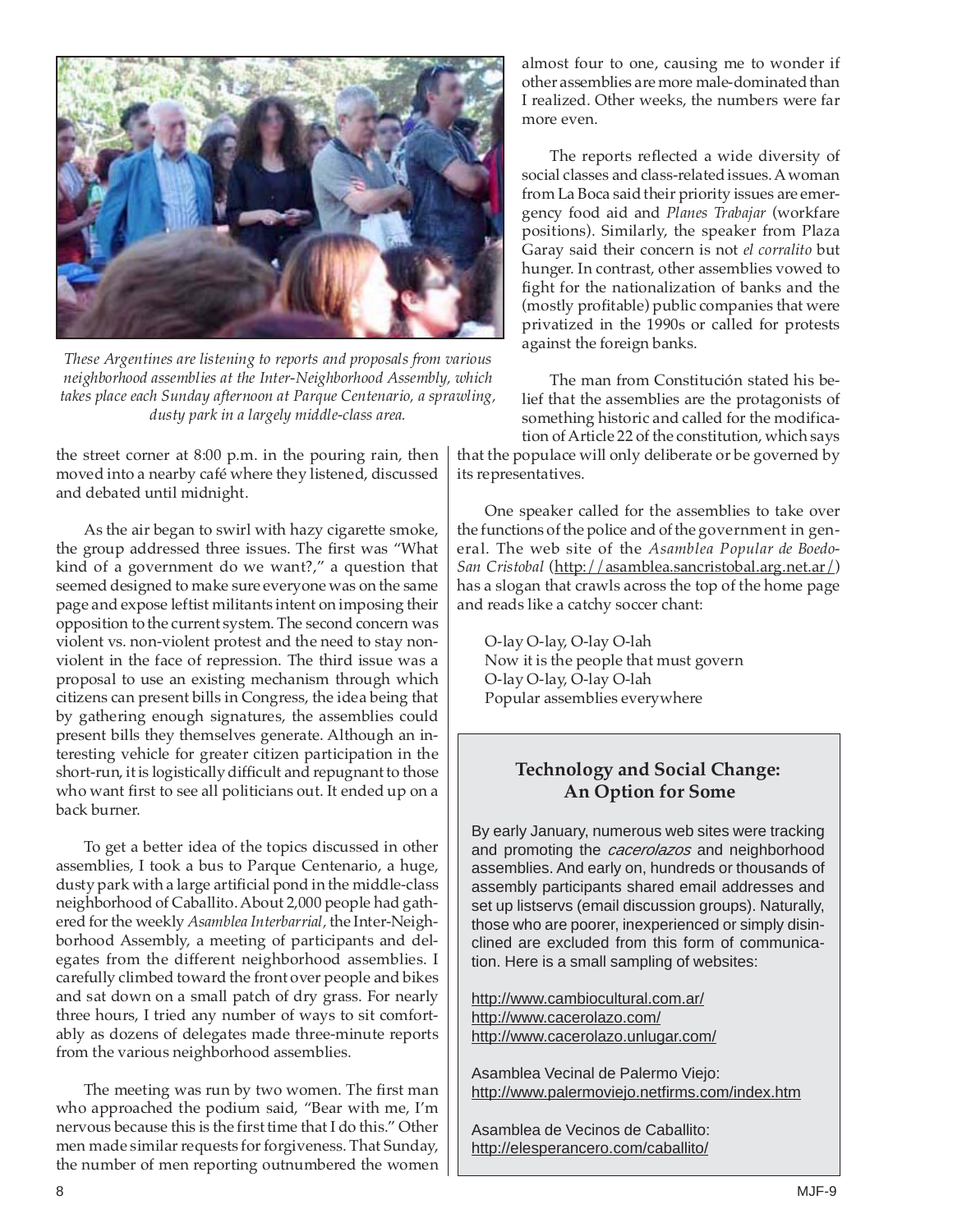

*This wall in the neighborhood of San Telmo reads "No to evictions. Participate in the Neighborhood Assembly" but someone had painted over "Saturdays 6:30 p.m. Chacabuco y México."*

#### **Near Historic San Telmo, Hunger and Housing Take Priority**

Banners from various assemblies in the historic, decaying, somewhat bohemian San Telmo neighborhood can always be seen at the larger *cacerolazos* and the *Asamblea Interbarrial.* San Telmo is known for an outdoor antique market on Sundays in Plaza Dorrego. Invariably Tango dancers slide together to swooning, melancholic melodies and then pass a hat among the crowd. San Telmo is also known for its *conventillos* (tenement houses) and high numbers of indigent families. Hunger, housing and jobs are priority concerns.

Anxious to see first-hand what a more working-class assembly looks like, I went with Alan's sister Cristina to the *Asamblea Vecinal de México y Chacabuco* about five blocks from her apartment in the neighborhood of Montserrat, adjacent and very similar to San Telmo. This group meets at a *Club de Trueque* (or Barter Club, one of more than 4,000 sites in Argentina where neighbors meet weekly to exchange goods and services ranging from old books and bicycles to haircuts and Tarot card readings). The Barter Club, in turn, meets in a large bar-restaurant.

We found a block-long line of mostly women holding bags of food, old clothing and used household goods waiting for the Barter Club to open its doors. I asked a couple of women standing in line about the Assembly and they sent me to the main organizer, a young woman

named Analía with flowing, black hair and big brown eyes. She was wearing old jeans, a white sleeveless top and stylish flip-flops. Along with Barter Club papers in hand, her gorgeous smile and confident body language exuded warmth and competence.

Analía told us that the assembly had dissolved after people "from the outside" had come to create problems. She ventured her opinion that the assemblies in general will soon die away since they don't work when outsiders try to get involved, especially those who have no track record actually helping people in the neighborhoods. She encouraged us to speak to her husband, Rubén, who was inside tending bar, for a second opinion and more information.

A stocky guy in a white shirt with one stray eye, Rubén was serving up cold beers to two men sitting on bar stools. "Are you from the neighborhood?," he asked.

"I am, and this is my sister-in-law," said Cristina. As a North American *not* from the neighborhood, except to ask a couple of questions, I mostly kept my mouth shut.

He reiterated his wife's assertions, explaining that at the last assembly meeting "things happened that shouldn't have," which we suspect referred to a fistfight, which we assume involved only men. He spit anger as he, too, talked about outsiders that try to push their own political agenda, including members of one of the orga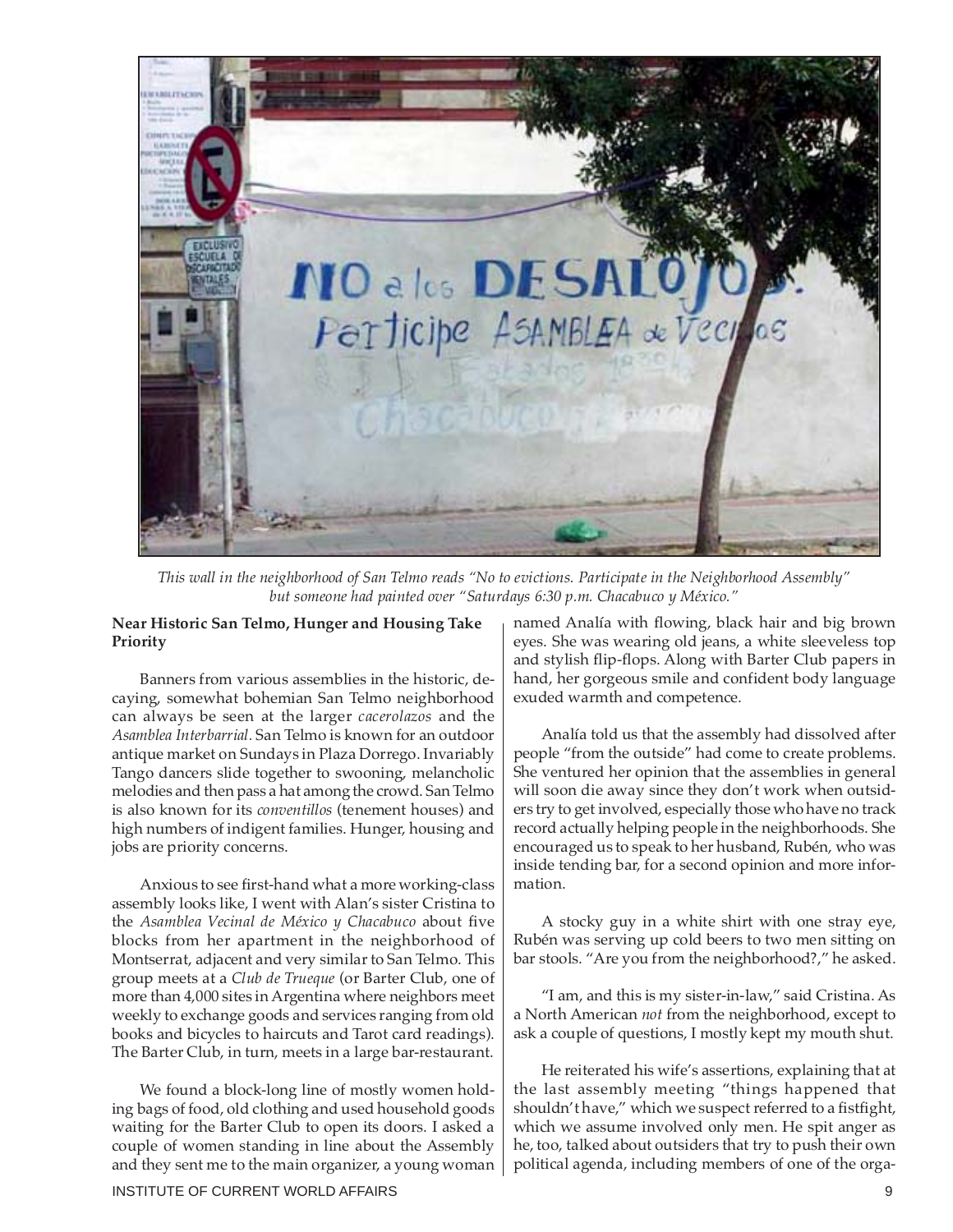nizations of sons and daughters of people "disappeared" during the last dictatorship.

"We're just a group of neighbors who see the needs and try to do what we can," he said. "We organize the Barter Club, and serve up spaghetti and other food whenever we can. Here we're from all different political stripes. That's not the issue. I myself am a socialist, but we have everything here. These guys that came never responded before when we asked for help, and now they try to run our assembly."

Later, he said, "We're going to try again next Saturday. We might hold the meeting here, or we might hold it somewhere else. Here comes Vanesa. Why don't you give her your phone number and she'll let you know what's happening."

Vanesa had a round face, curly, shoulder-length hair and looked to be in her late twenties. "Are you from the neighborhood?," she, too, asked.

Cristina explained, "I am, and this is my sister-in-law."

"What do you do?," she asked Cristina.

"I am an English teacher, and I give private classes," Cristina replied. "The truth is that I don't have to worry about housing or food. But I'd like to help in some way if I can."

Vanesa explained that her situation is similar. "I teach school, so even though I don't have a lot, I always have food on the table. I live in a decent place. I can afford to maintain an internet account and pay for a cell phone. We see the needs and try to do what we can. Here's my number. Why don't you give me yours, and I'll let you know what happens on Saturday."

as nationalizing banks or easing *el corralito* also seem to be ceding space to neighborhood-based concerns. A group of assemblies in the southern suburbs are fighting to get the same trains we ride out to my in-laws to reinstate a rail car for passengers with bicycles. The Palermo Viejo assembly made big news (and everyone happy) when, working with the city and about a hundred restaurants in the neighborhood, it secured an additional garbage pickup from those eating establishments.

As far as I can tell, there is no gender breakdown around the issues. With a few exceptions such as womendominated work on school-based meals for kids, men and women appear to be equally involved in discussions and direct action whether the issue is support for striking workers, communal food purchases, opposing the federal budget, or requiring labor leaders to declare their personal wealth.

Some cases are out-and-out gender benders. For example, as in other assemblies, several men (and only men) from SO-SF have taken the lead in the time-consuming



"¡Piquete y Cacerola, la Lucha es Una Sola!" *means, literally, "Roadblock and Saucepan, the Struggle is the Same."*

That meeting went more smoothly,

and Cristina has been participating in the assembly's health commission since then. She says the assembly is not maledominated, but that rather men and women weigh in quite equally.

"The assembly is dominated by a small group of men and women, especially Rubén, the owner of the bar," she said. "I don't like that much, although when Rubén goes on too long, there are two women that reign him in. The bottom line is they are doing good things for the people, and I'd like to stay involved."

In more middle-class assemblies, national issues such

process of organizing collective food purchases from the Central Market. As food prices in the supermarkets continue to rise, and though the process is still a bit chaotic, twice now we've saved half of what we used to spend on things like eggs, pears, bananas, eggplants, potatoes, onions and cheese.

Lest you think this is a nifty, non-sexist bunch of guys: When the food buyers proposed to simplify things by purchasing a standard basic basket of goods, a pleasant, politically progressive guy named Nestor said, "We'll have to find a woman who can make us a list, how much to buy of what." Alan's claim to be able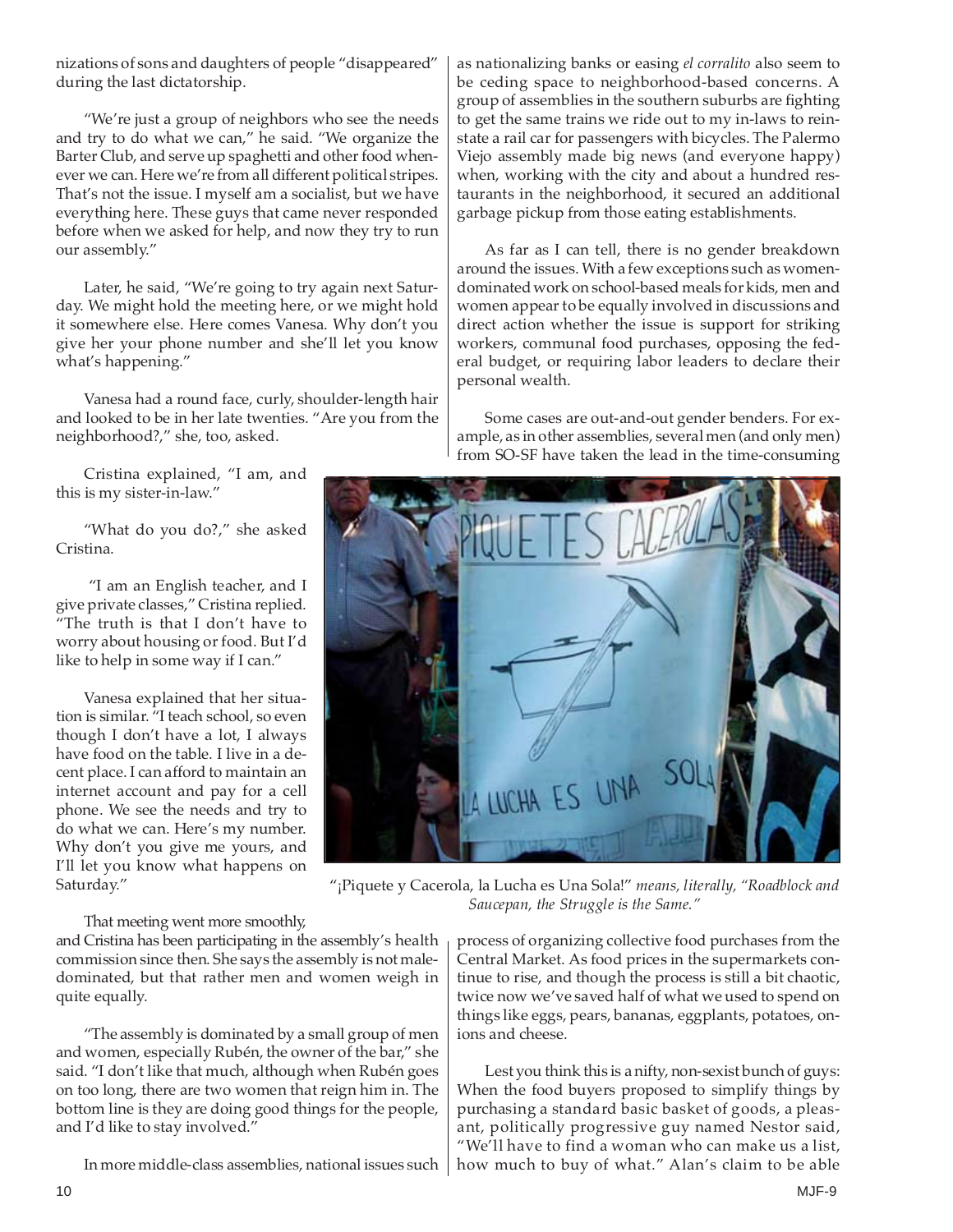to provide that information was ignored.

#### **How to Terrorize an Administration: Unite Roadblocks and Cooking Pans**

Numerous assemblies express support for the *piqueteros* (see MJF-8)*,* large groups of working-class, nowunemployed Argentines who use roadblocks to demand food and jobs.

In late January, government officials seemed alarmed at the first test of a potential *piquetero*-assembly alliance when thousands of *piqueteros*from the province of Buenos Aires marched for 17 hours to the Plaza de Mayo. For the first time, middle-class neighbors along the march route saluted the unemployed protestors by clanging their saucepans and shopkeepers kept their doors open. In the morning, one assembly served the marchers massive baskets of fresh bread and gallons and gallons of *mate cocido,* a typical Argentine tea.

In the city, neighbors from more than a dozen assemblies joined the march, mixing their banners among those of the *piqueteros.* In moments, the chant heard most loudly was *"¡Piquete y Cacerola, la Lucha es Una Sola!"* (literally, "Roadblock and Saucepan, the Struggle is the Same!).

Granted, votes of support and joint marches are a far cry from a substantive alliance. Moreover, in the assemblies support for *piqueteros* is often framed as a symbolic act of solidarity rather than a joining of forces. Yet one night a man took the microphone at SO-SF to say that *piqueteros* and *caceroleros* are victims of the same economic model, and those who freeze middle-class savings also cause factory closings or otherwise kill working-class jobs.

I suspect it's not just their rapprochement with the *piqueteros* that causes the government and extra-governmental right-wing forces to fear the assemblies. The conservative daily *La Nación* ran an editorial characterizing them as dangerous,

"since by nature they approximate the somber decision-making model of the 'soviets,' where the idealistic lyricism of many was almost always manipulated by a minority of ideological activists…the possibility that these popular entities aspire to do justice with their own hands and substitute judges, legislators, and governmental administrators creates a high risk of ending up in the undesired extreme of a popular meeting of dubious rationality, where decisions are frequently made by acclamation, which ends up becoming a factor of institutional perturbation."

This editorial only adds to a climate of impunity for unconstitutional actions against the assemblies. Neighbors in Merlo, in the province of Buenos Aires, were beaten by gangs of thugs after a *cacerolazo* in front of the municipality. A neighbor of mine reported that folks in the Palermo Viejo assembly received e-mail messages containing threats or false reports of controversial proposals never presented at the assembly.

The assemblies are widely believed to be infiltrated by intelligence agents and the police. One night Alan saw three guys watching the SO-SF assembly as they leaned against cars parked half a block away. "They looked just like guys from *los servicios*, [police and other intelligence units]" he said. "They looked me up and down as I walked past, as if to say 'we know where you're coming from.' It was scary."

Meanwhile, I pondered another query I formulated for my newsletter postcript of December 30: *"In the absence of some organizing mechanism, will the threat of repeated, spontaneous mobilizations—peaceful or otherwise—serve to hold politicians (and security forces) accountable?"* Ironically, I think the answer is no.

Just a few short months ago, one wrong move—like seven-day President Adolfo Rodríguez Saá's appointment of allegedly corrupt cabinet members—brought people out *en masse* into the streets and contributed directly to the resignations of two presidents. More recently, President Duhalde enjoyed remarkable public silence when the government (and the citizenry) absorbed billions of dollars of debt held by wealthy, private companies when it converted all loan obligations from dollars to pesos at the rate of one-to-one. Also, in an attempt to woo the International Monetary Fund, President Duhalde presented a budget with new spending cuts that as well as being recessionary, exacerbated the social crisis. And the list goes on.

The assemblies discuss these concerns and have marched behind their spray-painted banners in front of the congress against the federal budget and other issues. But has the government changed its behavior? No.

#### **Partisan or Not? Leftist Parties Get in the Way**

*"If organizing mechanisms do emerge, will they negate the very non-partisan, non-sectarian "purity" of the spontaneous nature of the uprising?"* This is another query I formulated on December 30. My answer is a mix of "no" and "maybe."

Why do I believe the assemblies will remain non-partisan and non-sectarian? I assert this because they reflect the larger culture of absolute-and-total repudiation of the political class, expressed in the slogan *Que se vayan todos!* ("That they all go!" or "Out with all of them!"). Although many Argentines privately still respect and support at least one politician, most I talk to take this slogan literally. Last November, a poll showed only 10 percent of Argentines trusted political parties and 11 percent supported Congress. Indeed, the rupture between the politi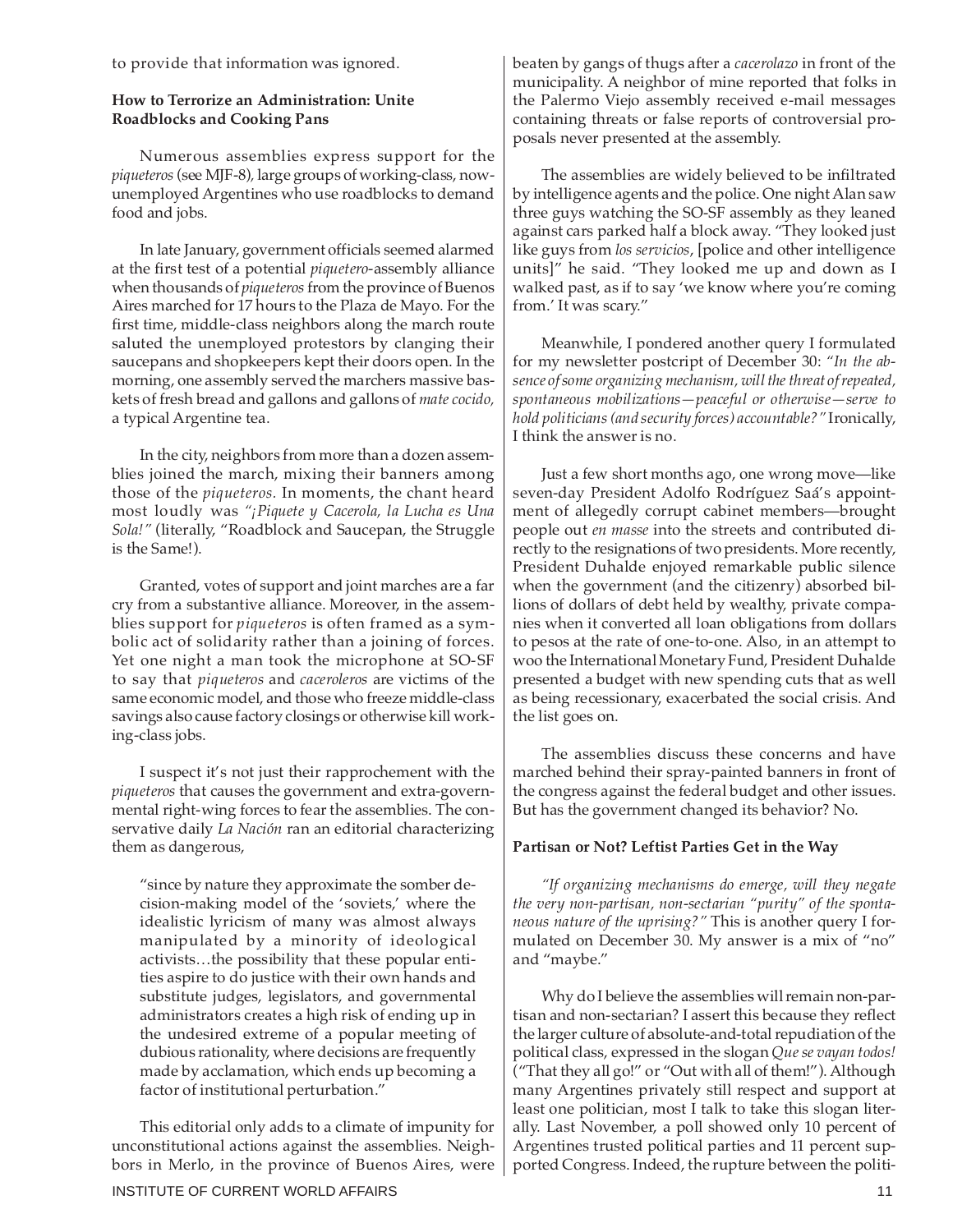cal class and the society at large is one of the most salient aspects of the current crisis.

So, who will run the government once current politicians are out of business? Almost no one I have talked to can articulate a reply. In fact, in that week of meetings with bank presidents, union heads and other civil-society leaders, not one offered a solution as to where to find well-prepared, non-corrupt, new leaders.

Among people "on the street," the most common answer is something like, "Who knows? That's exactly the problem. Why vote? Who can we vote for?" Many critics of the assemblies refer to "*Que se vayan todos*" to argue that these gatherings of mobilized citizens are irrational and counterproductive. I think the groups are mostly inexperienced. Not surprisingly, they are more skilled at protest than making proposals, but even in their short lifespan so far, that seems to be changing.

I would love to see data on how many assembly folks are or were political activists. Based on how people behave at meetings and how often they say out loud that this is their

first experience of this nature, my impression is that most are becoming activists for the first time. Furthermore, they



*So, who will run the government once current politicians are out of business? Although many Argentines privately respect and support at least one politician, no one I have talked to can articulate a reply.*

proudly distinguish the difference between the politicians they abhor and *haciendo política* ("doing politics"), which they embrace.

## **A Quick Reflection from Washington, DC**

#### On March 1, 2002, I received this thought-provoking e-mail from a dear friend in the US capital.

I must confess that I've become a little skeptical of the asamblea idea based on my experience in Mexico City. It's not that I think it's a bad idea, but rather it's disturbing how quickly and easily they became infiltrated and manipulated and destroyed by political machines, even the PRD [Partido Revolucionario Democrático] — which in Mexico City, at least, is a legitimate party of the left. I've become convinced that the notion of grassroots democracy is so radical and threatening that even national political parties of the left have difficulty resisting the desire to co-opt and control. The Sandinistas [in Nicaragua] are a good example. PRD is another. Maybe even the FMLN [guerrilla movement turned political party in El Salvador]. Even in Venezuela, where you had a very spontaneous grassroots democracy emerge in reaction to a corrupt and rotten party system, those ideals and neighborhood committees have become more instruments of control than of free political expression and grassroots democracy. I hope the people of Argentina can keep some of the ideals of independent thinking and freedom at the base from being subsumed by a national political agenda with very hierarchical controls.

So why do I say maybe the assemblies will not remain non-partisan? Because leftist party hacks are working doggedly to make inroads in to them. They push a single ideological agenda, to exacerbate the system's contradictions so the masses gain class-consciousness and initiate the path to revolution. They seem uninterested in the notion of democratic functioning.

Leftist parties now show up with huge signs at the *cacerolazos* in Plaza de Mayo, though they would never dream of bringing their signs to the smaller neighborhood marches and protests. Still, they dominate some assemblies and, until recently, the *Asamblea Interbarrial,* where all participants who chose to, voted by raising their hands in the air.

Not surprisingly, the *Interbarrial* voted against working toward a participatory budget process in the city of Buenos Aires, which has been legislated but never implemented. According to Alan, "This is exactly the type of mechanism that could involve citizens in controlling public resources *and* bring accountability to the political system. It would also be a way for assemblies to gain experience and learn about participatory government. But since it involves working with the current system, it was rejected."

In mid-April, I read that activists from two leftist par-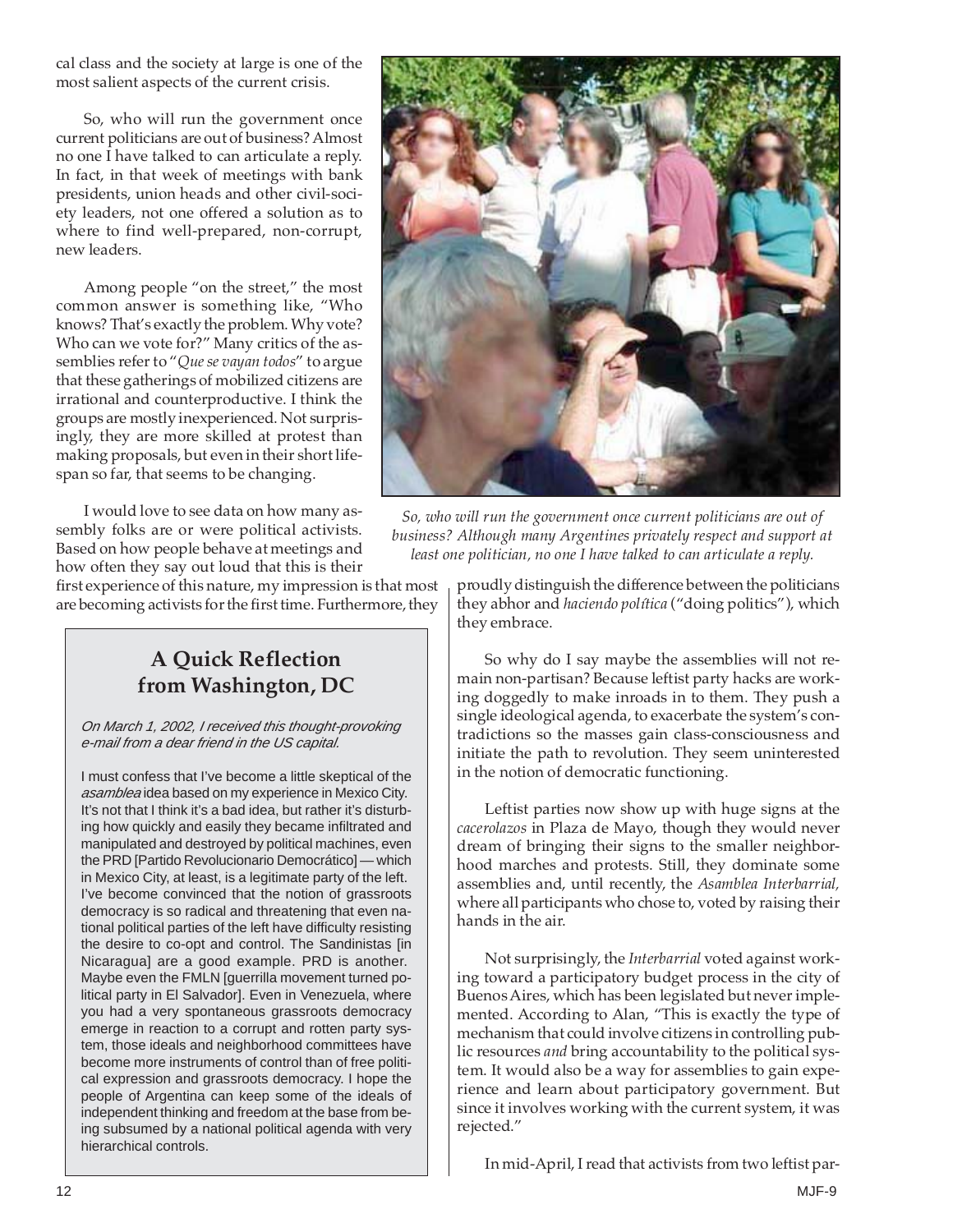## **Politicians, Bankers and Others Beware: No Place Is Safe**

One of my favorite Argentine slang words is *escrachar* (presumably from the English "to scratch"). To escrachar is to publicly identify and humiliate or shame someone for being corrupt or otherwise criminal. The first "scratches" were aimed at those who directed or carried out the unspeakably brutal repression of 1976- 1983.

Today, scratches are primarily directed at bankers, union leaders and, most of all, current and former politicians at all levels of local and national government. I can think of literally only a handful of members of Congress who are unlikely to be scratched if they appear in public. One participant in the assembly at SO-SF said, "It is about time they feel some fear of the people and that they stop shitting on us all, as if they haven't done a thing."

A scratch can be spontaneous, as when in late December, 2001 a diner at a café in the upscale Paseo Alcorta shopping mall noticed Rodolfo Barra, the Minister of Justice under former President Carlos Menem, sipping tea at a nearby table. The diner drew a crowd when he spat at Barra and said "What are you doing here among decent people? Thief! Son-of-a-bitch! Because of characters like you and Menem, we are the way we are. Get out of here." Barra countered, "I'm free to circulate where I please," but was soon escorted out by mall security guards.

On February 2, 2002 Foreign Minister Carlos Ruckauf was



Photo by Carmen Espinoza

*Banks in the financial district have been the targets of constant scratches and protests. Most have covered their entire exteriors with protective metal.*

scratched at the Madrid airport by fellow Argentines on the same flight home as he. Ruckauf counterattacked with words and his wife gave them the finger. During the flight, passengers improvised a *cacerolazo* by banging their hands and silverware on their tray-tables. The flight made an unscheduled stop in Sao Paulo, Brazil, where Ruckauf deplaned.

A scratch can also be planned. The first organized scratches were pulled together by HIJOS, an organization of sons and daughters of people who were "disappeared" during the most recent dictatorship. I've seen flyers for demonstrations at the homes of former repressors, and

neighborhood assemblies also plan them as integral parts of their weekly protests.

A tragic scratch took place in front of a the home of Peronist Congresswoman Mirta Rubini in the city of Junín. Her son is now under arrest for having shot into the crowd, leaving a young man severely wounded. After the shot was fired, protestors set the house on fire, causing neartotal destruction.

Escraches are a daily occurrence—just one indicator of the depth of the contempt Argentines' feel for almost all politicians and hundreds of other public figures.

ties got into a fistfight at the *Interbarrial.* I assume the only combatants were men. Afterward, participants approved a one-assembly/one-vote policy that has effectively marginalized party hacks. I wonder: how would the vote on participatory budgeting have gone had the new system been in place?

Just a month or two ago, Alan would have argued that leftist militants were probably the main threat to the assemblies' future. However, at SO-SF, he's observed that as the neighbors get to know each other, the militants are less and less effective and even come less often to the meetings. And now that they've been neutralized at the *Interbarrial* (no small feat), he thinks the negative effects

INSTITUTE OF CURRENT WORLD AFFAIRS 13

of their efforts at co-optation will continue to diminish.

#### **The Future of the Assemblies: Uncertainty, Like Most Things These Days**

Based on numerous lists floating around on the internet, my best, conservative estimate of the current number of assemblies in Metropolitan Buenos Aires is about 150. A recent survey shows nearly one in five adults in greater Buenos Aires have participated in an assembly, and 14 percent nationally. Indeed, there seem to be many dozens if not hundreds more assemblies in the interior in the provinces of Córdoba, Entre Ríos, La Pampa, Neuquén, Río Negro, Santa Fe and San Juan. I have seen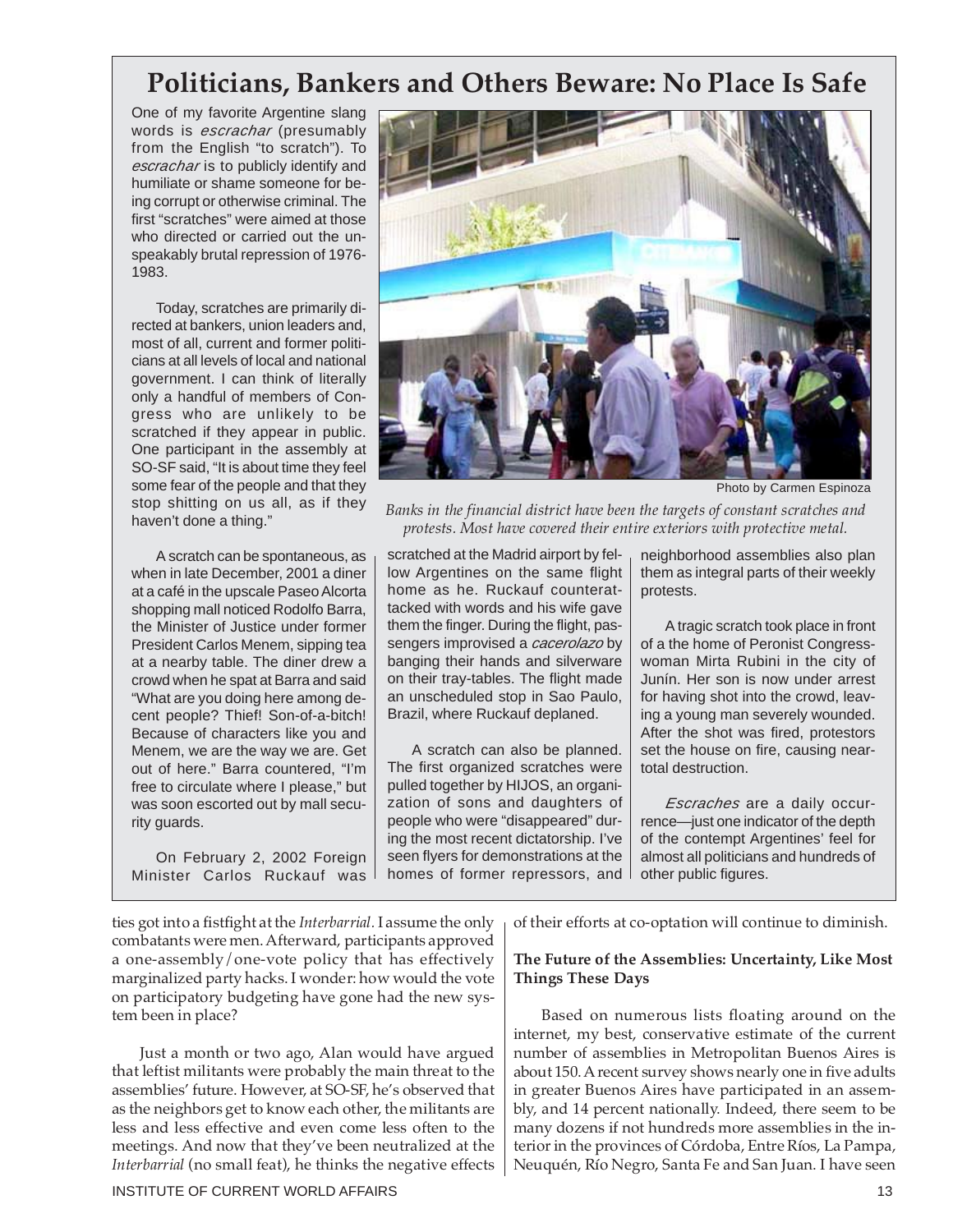a list of 35 assemblies in and around the city of Rosario alone.

No one in our small but growing inner circle of friends participates in an assembly. My friend Lina who works at the Ministry of Education said, "[The slogan] *'Que se vayan todos,'* which immediately brought to my mind the years of dictatorship. But my main issue is this: why didn't anybody *cacerolear* during the years of [former President Carlos] Menem, or when the Supreme Court released him from detention [when corruption charges against him were dropped]?," she asked. "We're all accomplices, everyone who bought into the one-to-one [peg of the peso to the dollar], everyone who bought their blender in installments. We all enjoyed [the dollar peg] while unemployment was rising to almost 30 percent as a result."

She went on, "I now think the *cacerolazos* and assemblies are a valid escape valve and necessary for people's psychic health. I also think the assemblies are a necessary vehicle for participation in politics. But they seem to be closer to anarchy than a democratic system."

Sebastián, the young guy from SO-SF, expressed a different concern. "Right now I'm in the stage of feeling totally disheartened. I know I'll come out of it. It's unbelievable to watch the assemblies reproduce the same po-



*The assemblies draw their identity from the public space in which they meet. The new Altos de Palermo group meets at this intersection a couple of blocks from our home.*

litical behavior that we started out criticizing: talking and talking without taking action, manipulations, political operating," he said. "It's what you read about in sociology textbooks, how such dynamics are reproduced over and over. But I still couldn't believe it when I saw it in front of me. It's just like *Animal Farm*!"

Clearly, assembly attendance is way down compared to the first weeks of January. The group at SO-SF rarely numbers more than 100, and I've heard reports of similar declines at other sites. On the other hand, attendance is stable and new assemblies continue to appear. Several weeks ago, I saw a white, computer-printed sign the size of a three-by-five index card pasted to a bus stop shelter inviting neighbors to gather on a corner in front of the Alto Palermo shopping mall just two blocks from our apartment.

The first meeting I attended was the assembly's second. After standing among about 125 people for over two hours, my feet hurt. About then a short woman in her mid-60s or so leaned over and whispered, "How did you find out about the assembly?" When I mentioned the sign, she broke into a huge grin and whispered in my ear, "That was me! I put that sign on that bus stop. In fact, I plastered the neighborhood."

Meanwhile, a male health worker debated whether to take the assembly's banner to a *piquetero* march. "I am not a *piquetero,* I am an *asambleísta*," an assembly-ist, if you will. I've noted this identity-laden term has installed itself in Argentine Spanish.

Meanwhile, Friday night *cacerolazos* had become a weekly event. These weekly marches got smaller each time until it was finally decided to hold them only once a month, on the anniversary of the December 20 protests and deaths. I've heard some folks wonder if constant marching wasn't a government strategy to wear out the people and the protest. One night a new guy at Altos de Palermo yelled out, "Can't we meet two nights a week? Matters are urgent and Argentina can't wait!" His voice didn't ring sincere to me, and I immediately wondered if he was an infiltrator.

At that meeting I learned the various Palermo assemblies wanted to create a Palermo-wide inter-neighborhood assembly. Then about 9:30 p.m. one Tuesday night in early March, I heard a loud and large column of *caceroleros* marching down our street. My heart began pounding—it reminded me so vividly of the now-historic December mobilizations. I hopped the elevator, walked along for a few blocks and discovered that this was the new *Inter-Palermo,* headed to "scratch" politicians in the area. One woman marching with her two kids told me they were headed to the home of then-Economy Minister Jorge Remes Lenicov on Paraguay Street.

Shortly after, I turned around. I wanted to see what happened, but my gut told me "no." As I made my way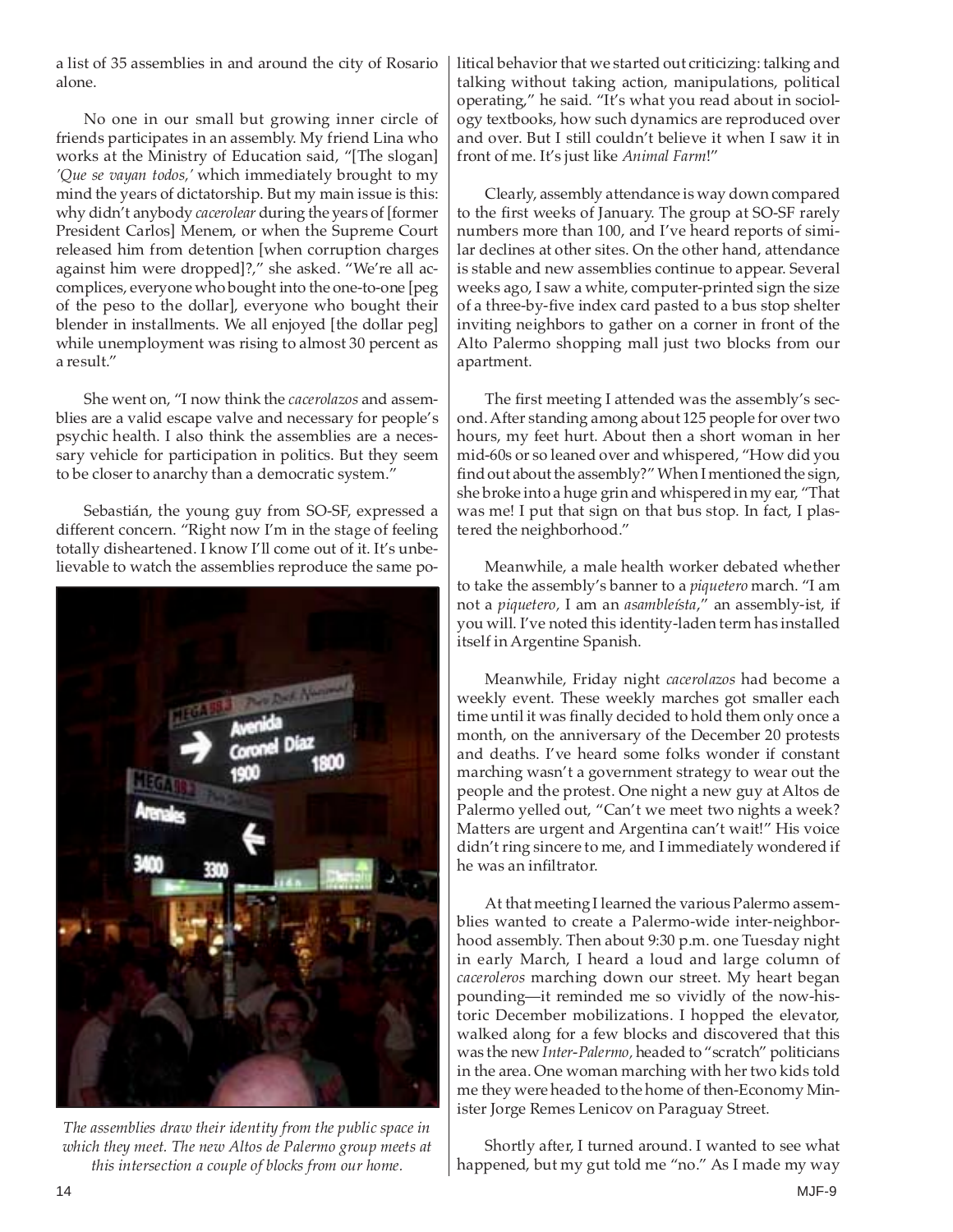

*The night the new "Inter-Palermo" group of assemblies marched to "scratch" politicians in the neighborhood, these cops were stationed at the intersection of Santa Fe and Coronel Díaz Avenues.*

home, I saw cops on hefty, intimidating four-wheel motorcycles. Moments later, three buses filled with cops in riot gear with billy cubs practically hanging out the windows drove by in the direction of the marchers. Just after, a police pick-up truck stopped to ask a cab driver how to get to Paraguay and some other street. My stomach tightened as I finished my walk home.

Despite some degree of protest-fatigue, the middleclass has indisputably emerged as a political actor. In recent days, there have been no mass mobilizations, though I tend to doubt we've seen the last event-changing *cacerolazo.*According to economist Claudio Lozano of the *Central de los Trabajadores Argentinos*, "On December 20th when people said "bullshit" to the state of siege, [for the first time since the dictatorship] they lost their fear." This is just one shift in the culture I've seen happen before my eyes.

Before I came to Argentina, I was excited to move to a country where people debate the political and economic systems under which they want to live. But when we arrived, it seemed I was wrong. "There is no *proyecto de país"* or project for the country, said Patricia Arnalda, a Congressional aide (see MJF-3). Furthermore, there seemed to be little or no debate about the country's future. According to Alan, three Argentine sayings that capture that feeling of paralysis are "*No te metás"* (Don't get involved), *Yo Argentino* (roughly, I saw nothing and wasn't even there!) and "*Roban pero hacen"* (They steal, but they do things).

Men and women in the assemblies are saying explicitly that it is time to put an end to such thinking by get-

ting involved. One of the powerful new slogans coming out of the assemblies is *"Nunca más no te metás"* or "Never again don't get involved." Since it was the title of the graphic, horrifying official report on the disappeared persons during the last dictatorship, the phrase "*Nunca más"* is loaded with history and meaning.

Indeed, I've heard over and over that December 20<sup>th</sup> marks a "before" and "after" in Argentina. In this context, Alan and I debate the assemblies' future. I tend to think they will eventually disappear, or, more likely, mutate into smaller groups with more limited and specific aims, like the people with savings trapped in *el corralito* who meet on Mondays and Thursdays to protest, discuss legal action and otherwise connect with one another.

If nothing else, what will happen when the weather turns cold? I heard on the radio that Altos de Palermo will meet in the municipal building down the street from us. I was surprised they would agree to use city space, though after long internal debates, SO-SF decided to meet with the city legislature and the

San Telmo group got city officials to supply a plot of land for a community garden.

And Scalabrini Ortiz and Santa Fe? No warm meeting place yet, though Alan notes that the assembly's activities are becoming more specific and efficient. People are developing organizing experience and interpersonal bonds, and the general trend is one of consolidation, greater sophisication and strengthening of the group. He is clearly energized by watching fellow Argentines as they become involved with the country and the neighborhood,



*The night the Inter-Palermo marched through our neighborhood for the first time, this couple stopped along the curb in front of an ice-cream shop to applaud the neighborhood assemblies.*